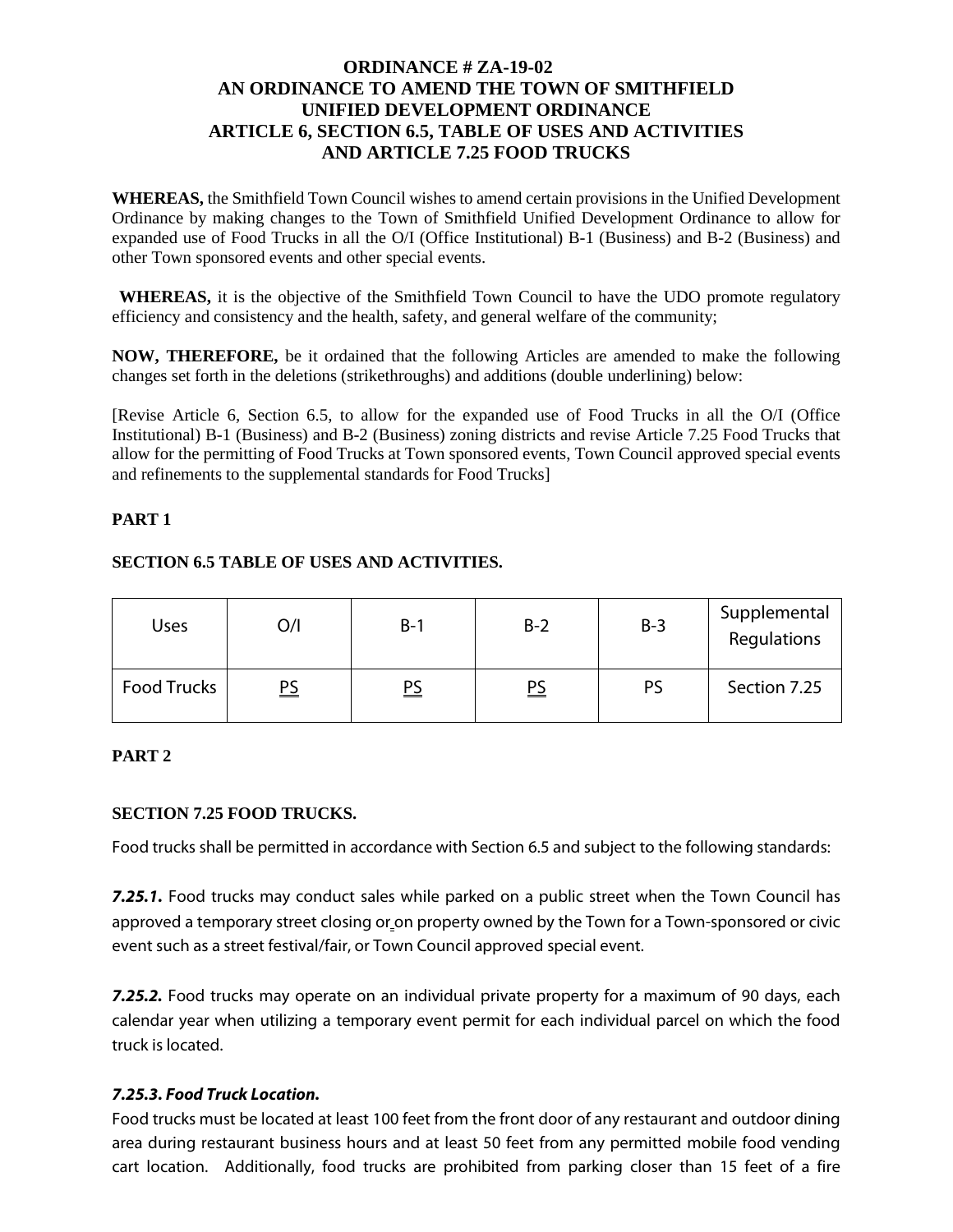hydrant, and closer than 5 feet of a driveway, utility box or vault, handicapped ramp, building entrance or exit, or emergency call box. These minimum distance requirements are all measured in a straight line from the closest point of the proposed food truck location to the closest point from the buffered point, or in the case of a restaurant measured from the closest point of the restaurants main entrance. If a zoning permit is issued and a restaurant subsequently opens within 100 feet (measured from the restaurants main entrance) of the approved food truck location, the food truck may continue to operate until the permit expires.

## *7.25.4. Zoning Permit.*

A zoning permit is required for each site and must be signed by the property owner, and completed and submitted along with a site plan or plot plan. If a property owner has a property large enough to accommodate more than one food truck, only one zoning permit is required to be submitted showing the location of all food trucks. The plot plan must show the limits of the property, the location(s) of the proposed food truck, and label adjoining uses on neighboring properties. The applicant must also submit a copy of a Johnston County Application for a Mobile Food Unit when applicable, NC Sales and Use Certificate, NC Department of Agriculture Permit when applicable, location of approved grease disposal facility, proof of food truck storage location and a copy of the vehicle or trailer registration.

## *7.25.5. Parking.*

Food trucks may not occupy any required parking stall for the primary use while the primary use is open to the public. Food trucks and the primary use may share parking spaces when having separate hours of operation. Parking stalls that are overflow or extra according to the regulations in the UDO may be used to park a food truck; however, parking stalls leased to another business or adjacent use may not be used unless the food truck is operating under separate hours of operation. Food trucks may not park in handicapped accessible parking spaces, nor can they park in access or drive aisles. The approved location for the parking trucks, as shown on the zoning permit, must be physically marked. The food truck parking space can be marked with paint, tape or other easily identifiable material. Food trucks may not be parked in an approved location after hours of operation.

### *7.25.6. Hours of Operation.*

Food trucks may operate between the hours of 6 a.m. and 10 p.m., unless the food truck is located within 150 feet of a property with a single- or two-family residential dwelling. When located within 150 feet of this residential dwelling, the hours of operation shall be between 7 a.m. and 6 p.m. This measurement is taken from the property line of the residential dwelling in a straight line to the closest point of the approved food truck location.

### *7.25.7. Prohibitions.*

Food trucks may not use audio amplification Freestanding signage shall be limited to a single sandwich board sign of a maximum height of four (4) feet and a maximum length of three (3) feet. All equipment and signage associated with the food trucks must be located within three (3) feet of the food truck. The food truck operator is responsible for disposing of all trash associated with the operation of the food truck. Town trash receptacles may not be used to dispose trash or waste. All areas within fifteen (15) feet of the food truck must be kept clean. Grease and liquid waste may not